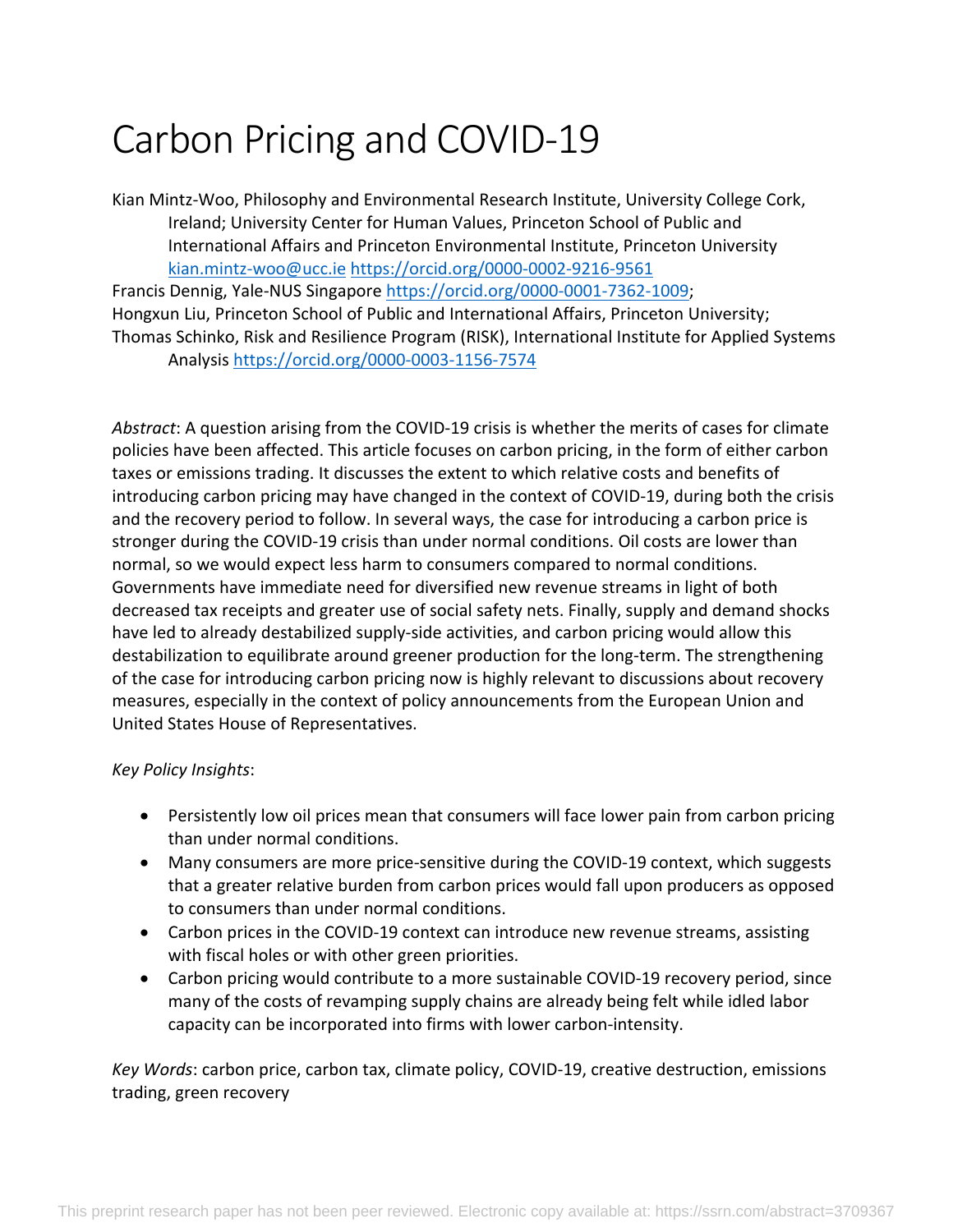### Introduction

There are many economic dimensions to the current coronavirus disease 2019 (COVID-19) crisis, but key ones include massive supply and demand shocks; equally massive expansion of public balance sheets due to ad-hoc support measures, economic recovery plans, and decreases in tax receipts; and low energy prices. While circumstances vary across the world, many regions face similar conditions. This unprecedented situation raises the issue of how to evaluate, or reevaluate, policy options against the backdrop of such a crisis. This has particular implications for addressing climate change, given the urgency of achieving net zero emissions within the next few decades (IPCC, 2018).

It is imperative to determine which types of policy responses could help the world to "recover better" or "build back better", setting the stage for an economic recovery that, at the same time, contributes to tackling climate change.<sup>1</sup> This article focuses on the issue of carbon pricing and the relative costs and benefits of introducing a carbon price amidst such a crisis, as compared with under normal conditions.2 Carbon prices can be reflected in price-based instruments such as carbon taxes, which usually set a fixed cost for each additional ton of carbon dioxide, and quantity-based instruments such as carbon emissions trading. Most of the considerations discussed in this article would apply to both types of carbon pricing.<sup>3</sup> The reason for the focus on carbon pricing is that other policy instruments for addressing climate change (such as renewable energy incentives, product efficiency standards, or R&D investment) do not interact with this crisis in the many ways that carbon prices do. Furthermore, carbon pricing is a tool recognized for its strengths by both by economists and thought leaders (Baker et al., 2017; Akerlof et al., 2019; The Economist, 2020) and which is being implemented in many jurisdictions across the world (Narrasimhan, 2018).

In typical circumstances, introducing a carbon price offers environmental benefits in the medium- to long-term, but can be costly in the short-term, because, inter alia, introducing new taxes, or strengthening existing ones, tends to provoke political opposition and undermines private sector predictability during their introduction. In the unusual circumstances arising from the COVID-19 crisis, the costs and benefits look atypical, with the crisis conditions affecting the merits of introducing, or strengthening, carbon prices. *Low energy prices* decrease the perceived costs of carbon pricing to consumers and the policy's potential political costs; the simultaneous *supply and demand shocks* mean that the market is already suffering the costs of reorienting, thus facilitating the introduction of carbon prices; *fiscal pressures* make the case

<sup>1</sup> UN climate change news, 4 May 2020. https://unfccc.int/news/support-grows-for-a-better-recovery-from-covid-19.

<sup>&</sup>lt;sup>2</sup> In regions where fossil fuels are subsidized, parity of reasoning suggests that the subsidies should be withdrawn and the same arguments for introduction of a carbon price apply, albeit with greater force (Basri et al., 2020). Such counterproductive subsidies have not been limited directly to fossil fuels. They include subsidies that apply to, for instance, housing and commuting.

<sup>&</sup>lt;sup>3</sup> For a review of quantity-based instruments, see Narassimhan et al. (2018). For a discussion of relative costs and benefits between these systems see Haites (2018).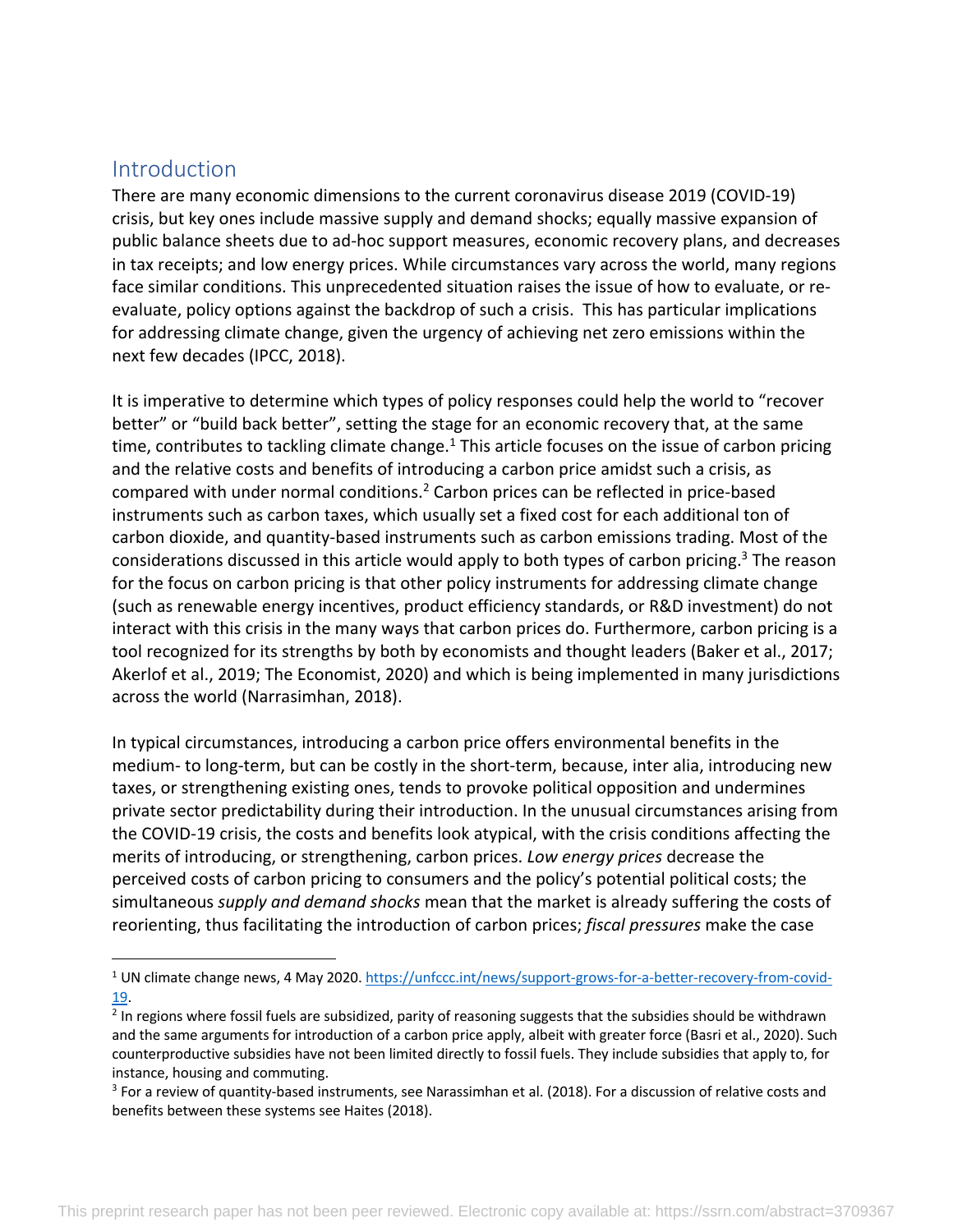for revenue-positive carbon policy more valuable in the short-term; and *changes in production and consumption* could lead to greener economic activity if industries are encouraged to develop along the lines of long-term economic and environmental low-carbon sustainability. If the merits are affected in these positive ways, a carbon price could complement traditional fiscal efforts to stabilize and boost the economy, while strengthening efforts to combat climate change.

This input comes as a timely contribution, not only in the context of the COVID-19 pandemic, but also in the midst of international climate policy developments. In June, the United States (US) House Select Committee on the Climate Crisis (2020) issued a report which calls for a price on carbon. Furthermore, in May 2020, the European Commission presented a proposal for a €750 billion recovery plan to revive the bloc's economies that have been affected by the COVID-19 crisis (Brunsden and Fleming 2020). The European Commission has committed to revising its Energy Taxation Directive in order to incentivize green behavior, that is, to raise the price of carbon intensive energy (European Commission, 2019). At the national level carbon prices are under consideration in many other jurisdictions. Malliet et al. (2020), for example, find that, in France, carbon prices would stimulate green investment while not slowing the recovery from COVID-19. Against this background, this article seeks to explore whether the COVID-19 crisis provides a window of opportunity for the introduction of strong carbon pricing, with potential benefits both for economic recovery and for tackling climate change. This potential window is important to consider even if the ways in which public opinion and political bandwidth will evolve are especially difficult to predict given the unprecedented COVID-19 conditions.

The article begins by discussing the opportunities raised by low energy prices to help reduce the costs to consumer. It then discusses the COVID-19 supply and demand shocks, arguing that the massive reorientation of supply chains means that some costs of increased carbon pricing are already being felt and that we want the lock in low-carbon behaviors. The article continues by drawing attention to the fiscal demands of COVID-19 and the urgent need for new sources of funding, which carbon pricing could include. Next, the article discusses a COVID-19 recovery period, where having a carbon price would incentivize firms that are sustainable for the longterm, both environmentally and financially — some firms are requesting funds which would not be fiscally responsible to provide and would be detrimental to climate. Finally, it concludes by attending to links to current policies under consideration and the limited available time for engaging climate change.

### Persistently Low Oil Prices

In February and March of 2020, a price war between Russia and Saudi Arabia led to a glut of oil being dumped on the market by both countries. While an intervention by US President Donald Trump in April 2020 succeeded in reducing production levels, the oil glut contributed to historically low price levels. The main driver of these low price levels, however, is demand reduction in light of restrictions on economic activity in response to COVID-19, with oil demand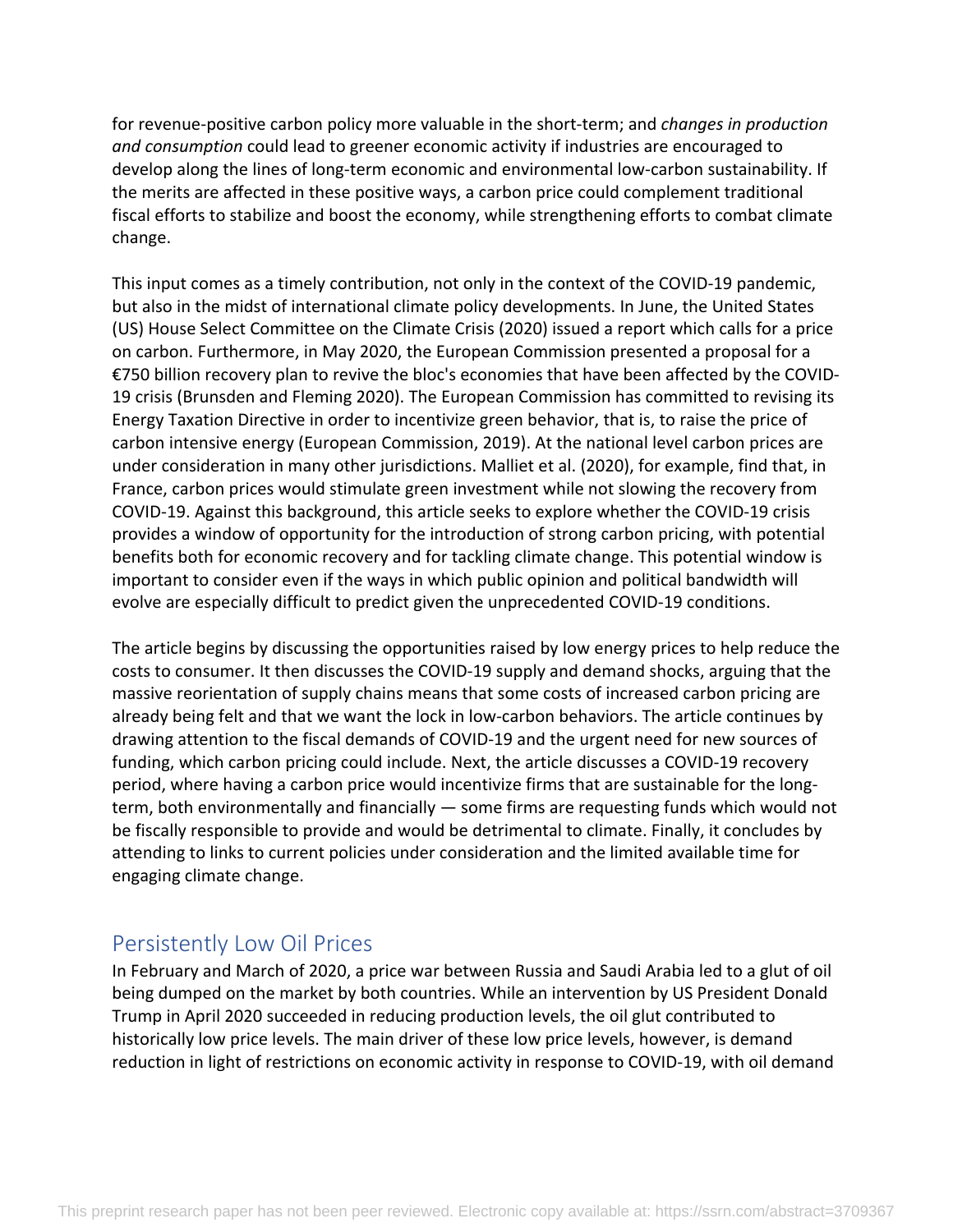down nearly 5% in the first quarter of 2020 (International Energy Agency, 2020). <sup>4</sup> We should expect to see at least a short-term period where this demand – and oil prices – remain low; energy analysts expect oil prices to generally remain below US\$40 per barrel "for the foreseeable future" (Krauss, 2020). In September 2020, BP's annual energy outlook included two scenarios where demand never rises above 2019 highs (Raval et al., 2020). These drivers do not only apply to oil; given falling demand and gas storage approaching capacity, prices for natural gas are predicted by some analysts to even go negative (Stapczynski et al., 2020). Such low energy prices may provide an opportunity to introduce or strengthen carbon pricing policies, because it reduces the harm to the consumer relative to normal conditions.

One key political economy consideration in relation to low energy prices is how these translate into perceived costs on the consumer side (Maestre-Andrés et al., 2019), and the consequent repercussions for the acceptability of carbon pricing. There are different categories of consumer goods where changes in energy prices translate into lower prices for the consumer with greater or lesser transparency. In the highly transparent category, we have goods like gasoline, where changes in oil markets have a high correlation with end-user prices. In the moderate category, we have goods like electricity that are highly linked to oil prices. In the less transparent category, we have consumer goods produced with or from oil, like phones, food, etc. The political economy considerations in relation to carbon prices directly respond to the highly transparent category and perhaps to the moderate category; for most consumers, changes in prices to inputs to their consumer goods will be less salient.

As for the former categories, however, there can be significant opposition to carbon pricing from consumers who are concerned about rising costs (Klenert et al., 2018). Such concerns have proved to be a barrier to introducing carbon pricing at all, or to implementing carbon prices at high enough levels to have an impact on behavior (Carattini et al., 2018; Rabe, 2018).

New or strengthened carbon pricing policies that would offset recently lowered prices – as experienced during the COVID-19 pandemic – are less likely to be objectionable to consumers. Carbon taxes, in particular, could even be used to stabilize oil prices and reduce volatility by offsetting price swings (Derviş and Strauss, 2020). The potential to take advantage of more muted opposition acts as a point in favor of introducing carbon pricing in the context of the COVID-19 crisis, especially if done quickly before consumers fully adapt to lower fuel prices.

Furthermore, while consumer demand for fuels is relatively inelastic under normal conditions (Woo et al., 2018; Labandeira et al., 2017), there is reason to believe that demand has become more elastic in the short-term in the COVID-19 context. One reason is that consumers are more likely to be able and willing to curtail their travel patterns, especially international air travel, which has seen a substantial fall in demand due to COVID-19 restrictions. Another reason is that, with uncertainty and shocks to consumer confidence there might be more price-sensitivity

<sup>&</sup>lt;sup>4</sup> As Helm (2020) notes, the oil glut that precipitated the price crash during the COVID-19 crisis, when prices even turned negative in some cases, occurred before many of the economic effects of the crisis were felt. Low energy prices are therefore partially independent of the demand shock.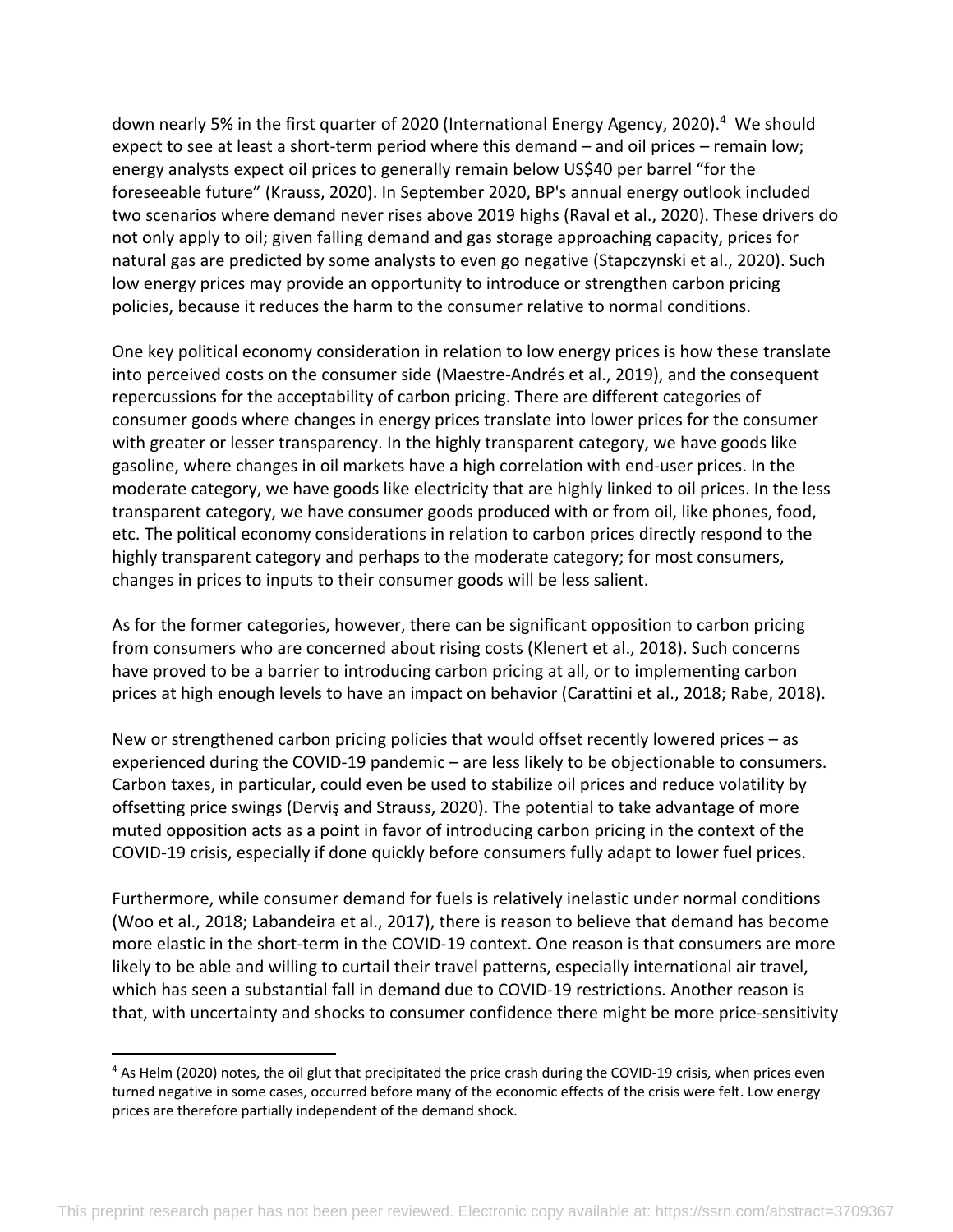than normal. If this is correct, the impact of carbon pricing would fall more on producers and less on consumers than under normal circumstances. This follows from economic research on how increased taxes are carried by consumers and producers ("tax incidence"); roughly speaking, the side with the greater elasticity – responsiveness to changing costs – bears less of the burden since they can shift their buying or selling behavior. Normally, consumers are relatively inelastic in energy use and producers are relatively elastic. In this context, increased elasticity amongst consumers would predict a greater burden of carbon prices falling on producers, at least relative to normal. This could help address costs, whether political or to the consumer. Insofar as demand is more elastic, this presents another advantage of introducing a carbon price now during the COVID-19 crisis.

Raising energy costs through a carbon price might also counteract the stimulus effect of low energy prices, which would otherwise encourage greater energy use (e.g. for leisure activities), and with it carbon emissions. Given that governments throughout the world are placing a high priority on economic recovery from the COVID-19 crisis, the potential dampening of any stimulus effect might seriously harm the political attractiveness of carbon pricing.

In this regard, there are two countervailing considerations. The first applies to some carbonintensive activities. Private transport activities – especially international air travel – now carry additional negative externalities in terms of increasing potential disease transmission. If we wish to slow and control the spread of the virus, disincentivizing transport and travel relative to the pre-pandemic status quo could bring significant public health benefits, while also lowering carbon emissions.

A second countervailing consideration against concerns about dampening the stimulus effect is that the COVID-19 context does not call for economic stimulus as such. The supply and demand shocks were not endogenous; they were primarily driven by governmental action. In the absence of the government restricting market activity, there is no reason to believe that demand would be low. Although the fiscal measures are sometimes called a stimulus in the press, they are not meant as financial stimuli; they are meant to ameliorate the pain of temporarily pausing economic activity. In this context, low prices by themselves would do little to increase market activity; instead, they would depress the income of producers and could trigger deflationary mechanisms by increasing savings rates. Therefore, in the context of the COVID-19 crisis, it is not clear that reducing the stimulating effect of low oil prices is a substantive point against a carbon price, as it might have been under different recessionary circumstances.

Finally, while low-carbon energy sources were becoming cost-competitive before the COVID-19 crisis<sup>5</sup> even on an unsubsidized basis, low oil prices now threaten to curtail low-carbon investment. Given the reduction in overall energy demand, the low- or no-variable cost renewable sources have, however, experienced resilient demand during the crisis (International Energy Agency 2020). The extension of carbon pricing policies would not only help to

<sup>5</sup> See, for instance, the levelized cost of energy estimates at https://www.lazard.com/perspective/lcoe2019.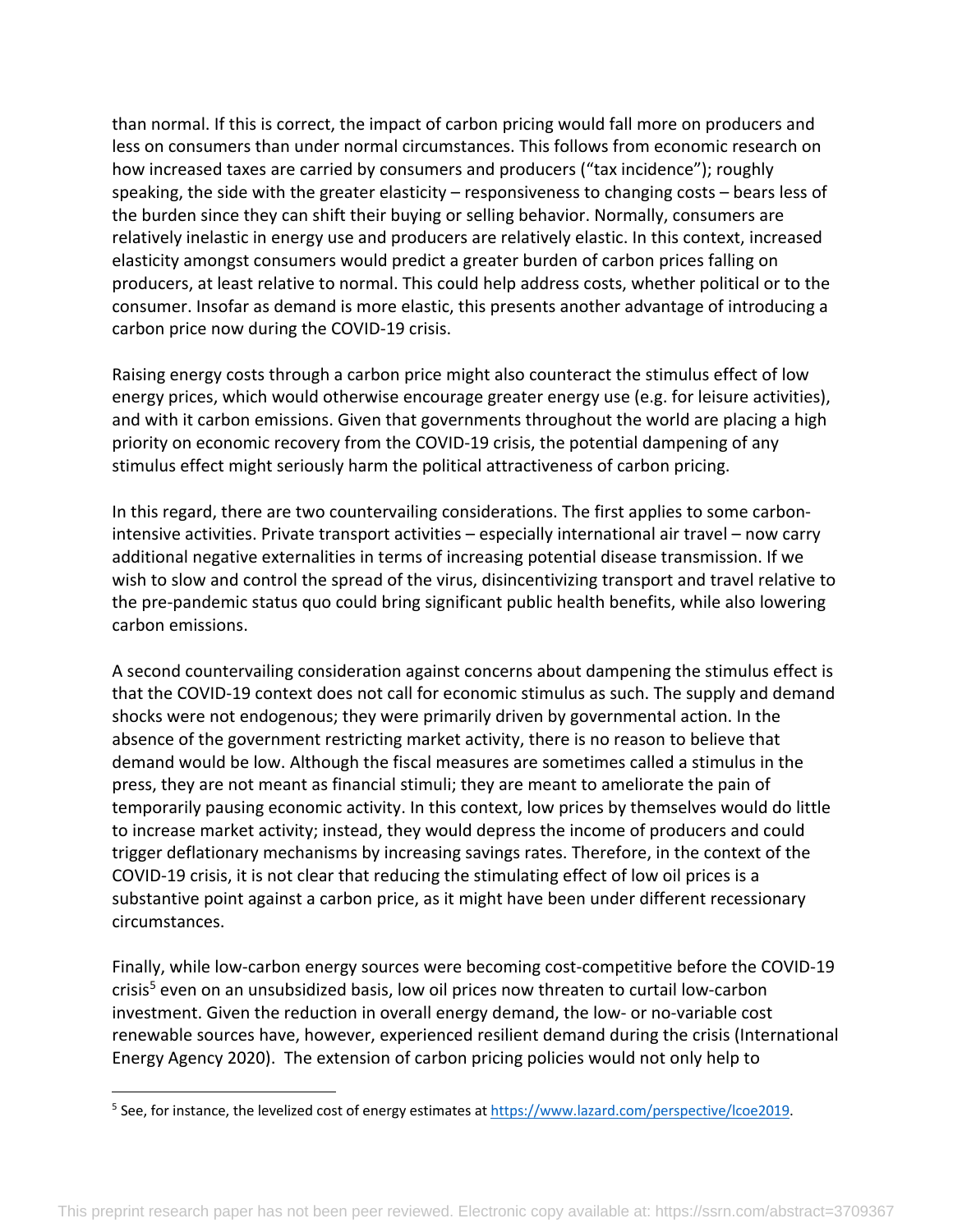internalize the externalities of carbon-intensive fuels, but also to maintain these longer term trends that favor renewables, especially given the consumption and production changes accompanying the COVID-19 shocks.

# Supply and Demand Shocks

Reduced production in many parts of the world was the initial response to the COVID-19 crisis, with factories across first China, and then across the world, being shuttered (Edgecliffe-Johnson, 2020); this led to massive supply-chain shocks and attempts to reduce exposure to particular suppliers (Wolf, 2020). This reduction was made more challenging by the predominance of just-in-time value chains which traded redundancy for efficiency (McKinsey, 2020).

These production responses have been accompanied by massively reduced consumption. Some of this consumption has been curtailed by government requirements to stay at home; some is due to loss of wages and some due to precautionary saving (Rogoff, 2020). This demand shock can be felt in many sectors of the economy, but for the purposes of this article, our questions are how to orient the overall mix of firms towards lower carbon-intensity and whether these shocks undermine, or perhaps support, the political feasibility of a carbon price.

Carbon pricing directs support to firms providing low-carbon products and services and away from those that are carbon-intensive. In this sense, expanding or strengthening carbon pricing would provide a low-carbon direction to the creative destruction occurring because of both the supply and demand shocks (Schumpeter, 1942). Government support, however, is being requested, and indeed given to, many carbon-intensive industries; insofar as they have political clout, this could make introducing a carbon price during the COVID-19 crisis more difficult.<sup>6</sup>

However, Hepburn et al. (2020) find that bailing out carbon-intensive sectors like airlines is likely to come with very low long-term multipliers – that is, the value of spending on these priorities in terms of ratio of change in national income to the government spending is low. In a survey of economic experts in both the public and private sectors, Hepburn et al. (2020) find that airline bailouts were consistently ranked as the least valuable recovery policies in the longterm. Although it might be challenging politically in the short term to avoid supporting carbon intensive industries, we can expect that supporting such firms will be more costly for the government since the return on government spending is relatively low. In contrast, Hepburn et al. (2020) find that spending on some "climate positive" priorities would generate *both* sustainable environmental and economic benefits, with larger long-term returns to national income. The five climate-positive priorities they recommend are clean infrastructure, building efficiency retrofits, natural capital for ecosystem resilience, clean R&D investment, and training for employment transitioning from carbon intensive sectors.

<sup>&</sup>lt;sup>6</sup> Government support in recovery packages can be found at https://www.energypolicytracker.org/. Thanks to the editor for pointing to this source.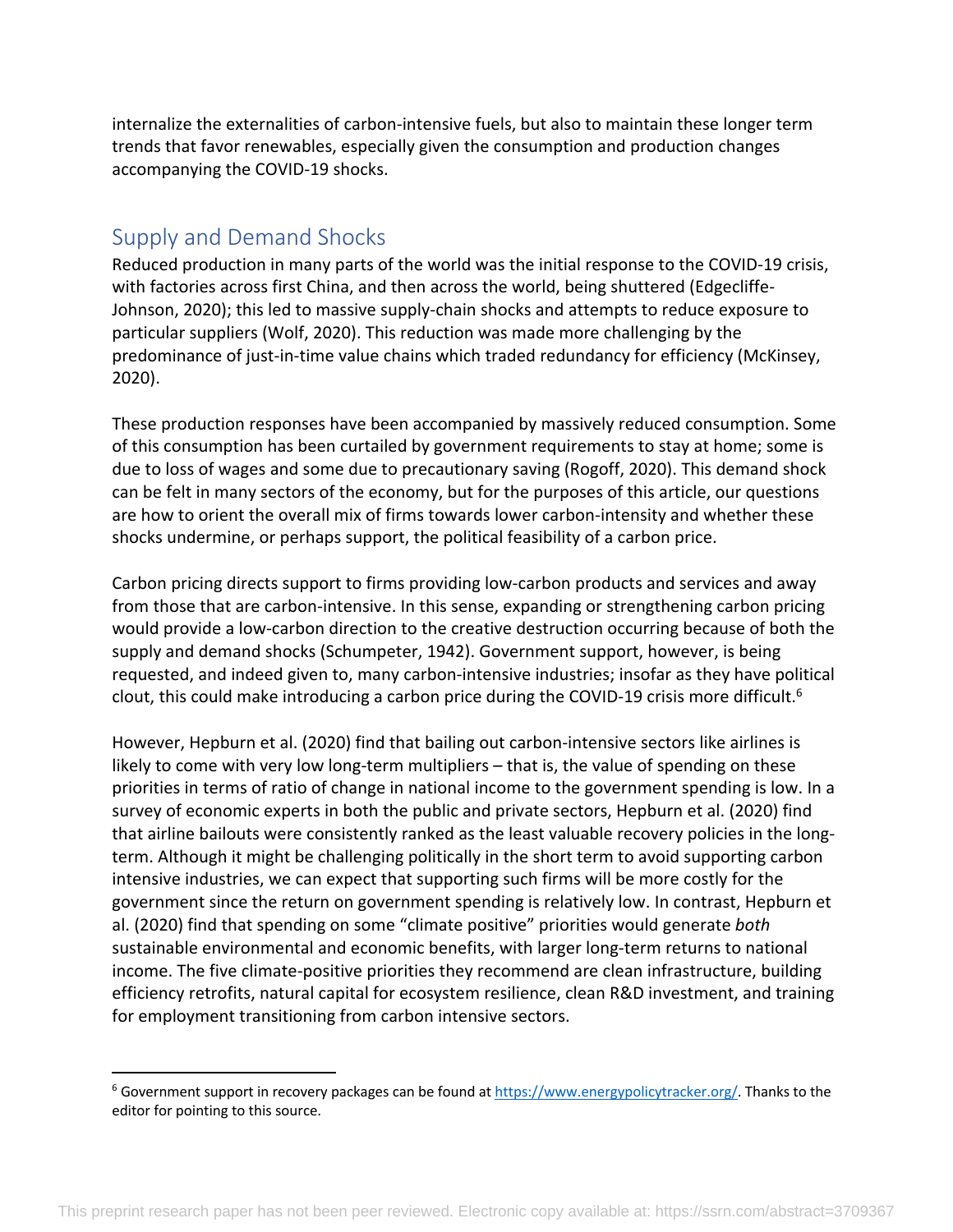On the consumer side, one could be concerned that the shocks induced by COVID-19 may have led to the displacement of concern about climate change, and therefore greater difficulty in introducing carbon pricing policies. However, an April 2020 survey across 14 countries found 71% globally agree or strongly agree that climate change in the long term is as serious as COVID-19 (21% disagree or strongly disagree) while 65% support or strongly support a green recovery from COVID-19 (25% disagree or strongly disagree) (Ipsos MORI, 2020). Those surveyed probably disagreed about how to understand a "green recovery", but it is plausible that green recoveries broadly include incentivizing green activity and disincentivizing carbonintensive activities, which would be the purpose of carbon pricing policies. The same survey also found that, if a political party did not have serious climate policies, 57% would be put off voting for that party (with 15% disagreeing or strongly disagreeing). Interestingly, 51% said they believed that it was somewhat or very likely that COVID-19 would increase *other* people's motivation to address environmental concerns. This evidence suggests that the COVID-19 crisis has not undermined people's political, economic or social support for strong climate action, thereby potentially offering a window of opportunity to introduce effective carbon pricing. While this opportunity is important to recognize, it may crucially depend on the shape of the carbon pricing policy, especially how revenue is used and whether it is transparently allocated to addressing the costs of COVID-19.

# Potential Revenue During the Crisis

The demand shock also raises fiscal concerns; OECD countries are expected to face trillions in public debt due to the coronavirus, \$17tn by one estimate (Giles and Harding, 2020). Budgets have been hit both by greater use of social safety nets as well as by decreased tax revenues. Besides automatic stabilizers such as unemployment insurance, all G20 nations have also adopted massive fiscal measures to inject liquidity and try to address lost wages.

In the short-term, a carbon price would raise revenue, presenting possibilities with different strengths and weaknesses. Uses of carbon revenue which involve government spending, whether for green or other policies (revenue-positive) can be distinguished from revenue which is simply returned to taxpayers, either directly as lump-sum payments or by reducing other taxes (revenue-neutral).<sup>7</sup> Of course, combinations of these uses of revenue are possible and have been implemented. Insofar as the policy is revenue-positive, that could help counterbalance the fiscal shortfalls that many governments will face. For instance, in the US, where state governments are legally unable to run deficits but face major fiscal demands in response to the crisis, a new source of revenue could be particularly welcome (Galbraith and

<sup>&</sup>lt;sup>7</sup> While the discussion here tracks carbon taxes, similar considerations apply to emissions trading schemes. They are less discussed because the political pushback against emissions trading scheme revenue is lower than for carbon taxes – trading schemes are less likely to be seen as taxes on consumers, even if they do have the effect of raising energy prices (Rabe, 2018). On the emissions trading schemes side, Narassimhan et al. (2018) discuss various uses for trading scheme revenues. They discuss three categories: supporting emissions-intensive and trade-exposed sectors, funding green projects, and supporting distributional equity. While they do not pronounce on the relative merits of these different uses of trading scheme revenues, similar considerations and comparisons to those given here could be adduced.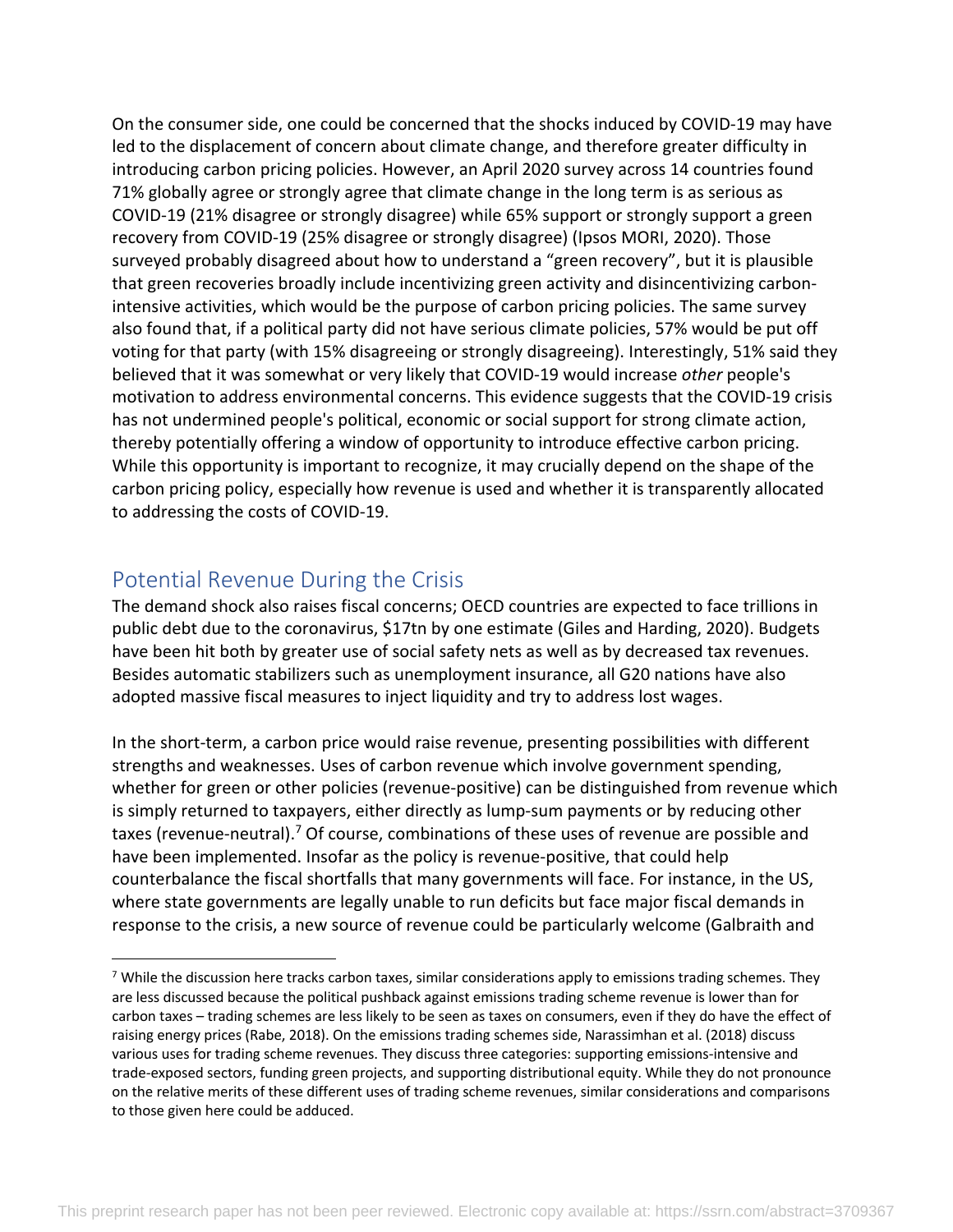van den Bergh, 2020). In the EU, additional revenue streams for covering the repayment and interest costs for the recovery plan are also currently being considered. The amounts that could be raised by a carbon tax are not insubstantial. In 2019, when the US was associated with 4.8GtCO<sub>2</sub> in energy-related emissions, a carbon tax of  $$40/tCO<sub>2</sub>$  could theoretically have yielded \$192bn. The contributions that such revenues could make to addressing fiscal shortfalls are significant. The US Select Committee on the Climate Crisis (2020) makes the point that such revenues could be used for other green priorities such as creating an energy supergrid, improving the rail options, and providing support for workers in vulnerable sectors like coal mining (for a survey of such potential transition policies, see Green and Gambhir 2020). This capacity to allocate funding to other low carbon initiatives could be a point in favor of introducing revenue-positive carbon taxes during COVID-19 crisis conditions.

However, distributional considerations support returning at least part of the revenue to the population directly to offset the potentially regressive nature of carbon taxes.<sup>8</sup> Even in regions where these taxes are only slightly regressive, moral considerations support using some of the revenue to at least neutralize any negative impact on low income households (Singer and Mintz-Woo, 2020; Sayegh, 2019). Making the incidence of carbon taxes progressive, or at least neutral, is not difficult to achieve; given simple equal per capita lump-sum transfers, the net distributional effects of a tax and dividend scheme would be progressive (Mathur and Morris, 2014; Williams et al., 2015; Cronin et al., 2019; Pizer and Sexton, 2019). <sup>9</sup> Aside from the distributional benefits, lump-sum transfers were, for example, also helpful in building a supportive constituency for the British Columbian carbon tax (Harrison, 2012) and made it amongst the most supported designs in a Swiss choice survey experiment (Carattini et al., 2017). It is worth noting that alternative uses of these funds could have greater welfare benefits by reducing distortionary taxes, such as labor taxes, although it is plausible that these uses of revenue should be dispreferred to those which decrease regressivity and increase political acceptability (Klenert et al., 2018; Maestre-Andrés et al., 2019). In the context of the COVID-19 crisis, fiscal imperatives have to be weighed against these distributive concerns, raising the opportunity cost of using carbon tax revenue to redress regressivity. However, to the extent that we favor policies that distribute resources to the worst-off in response to the crisis, there may be even stronger reasons to favor equity over efficiency now.<sup>10</sup>

### Towards Greener Consumption and Production

The long-term goal of a carbon price is to shift away from carbon-intensive production and consumption. This will require investment and R&D, which are much more challenging for both the private and public sectors to raise during an economic crisis. The key here is that prudent and required measures to avoid potential vectors of COVID-19 infection have already triggered

<sup>&</sup>lt;sup>8</sup> Pizer and Sexton (2019) point to different national characteristics indicating that the tax incidence depends on both the region and the form of energy is being taxed. For instance, with respect to transportation fuel taxes, the direct impacts of these taxes could be progressive in Turkey, where car ownership is heavily weighted by wealth. <sup>9</sup> This simple transfer scheme also has the political benefit of being promoted by prominent conservative thinkers (Baker et al., 2017).

 $10$  Thanks to Ewan Kingston for suggesting this line of reasoning.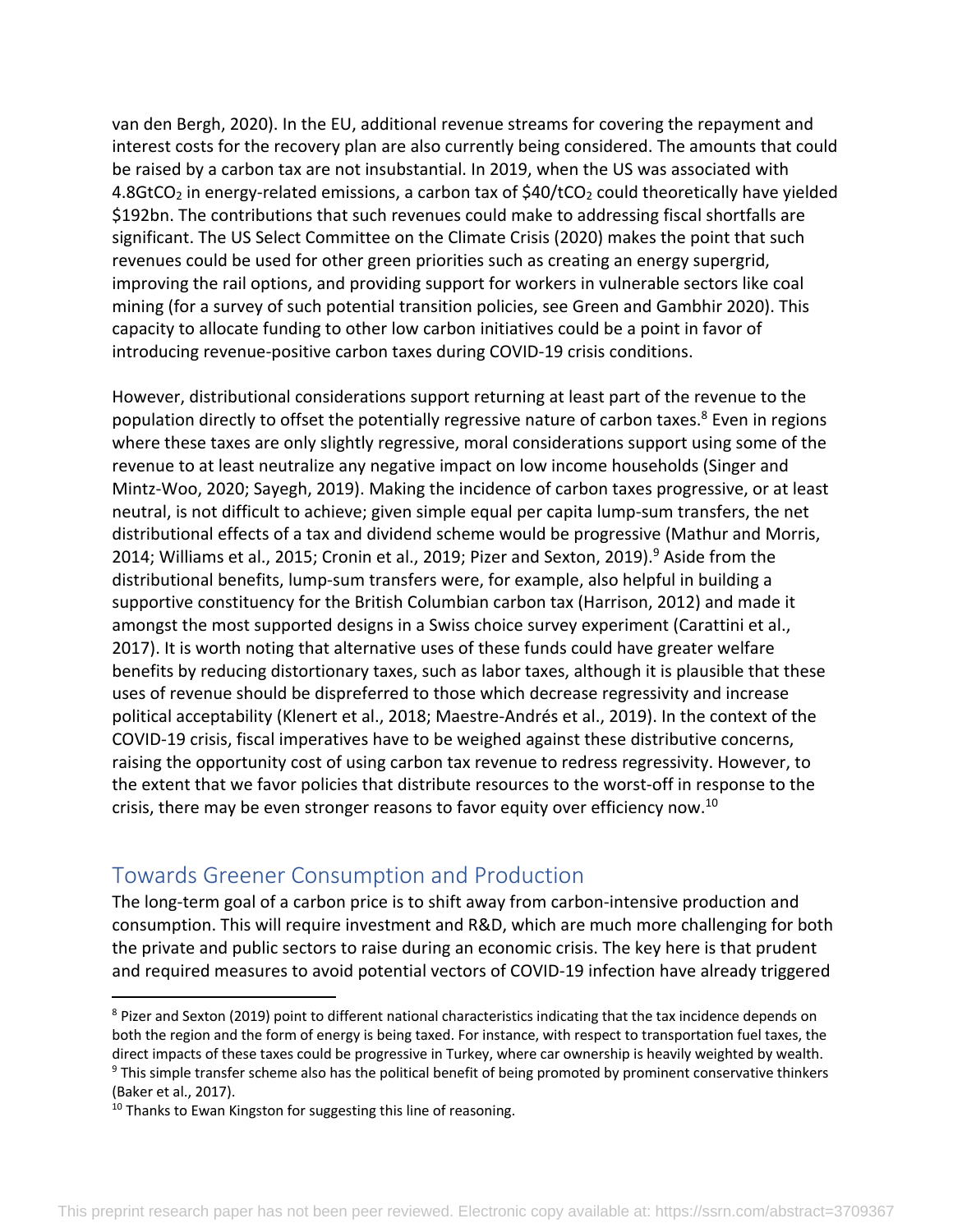major changes in behavior; intervening now by introducing measures like carbon prices may drive social systems into new equilibria with more widespread low-carbon norms (Aghion et al., 2016; Farmer et al., 2019).

On the demand side, for example, the COVID-19 crisis has driven major reductions in individual mobility, along with complementary shifts to less carbon-intensive practices like cycling and telecommuting (Conger, 2020; Goldbaum, 2020; Herman, 2020).<sup>11</sup> Synergies with infrastructure change, such as widening cycle lanes and changing parking spaces to pedestrian pavement, could encourage these low-carbon behavioral changes to continue (Keohane and Abboud, 2020). However, these trends could be fragile; in the absence of sufficient carbon pricing policies, we may return to a market where sport utility and other high emission vehicles are in high demand (Helm, 2020).

On the supply side, The Economist (2020) reports that "businesses at the heart of the fossil-fuel economy – oil and gas firms, steel producers, carmakers – are already going through the agony of shrinking their long-term capacity and employment". In this context, some costs of reorienting carbon-intensive production have already been incurred (also cf. Rosenbloom and Markard, 2020). This is a significant consideration in favor of adopting a carbon price now; in normal circumstances, idling productive capacity would be a major cost – this is less of an issue when productive capacity is idle and for good reason. As recovery brings increased production, adopting less carbon-intensive processes – as incentivized by a carbon price – would be easier than they would be if there had been no retrenchment.

Finally, another consideration in favor of introducing a carbon price now is that, during a recovery, there will be significant amounts of spare labor capacity, which could be put to productive use. With an effective carbon price in place, such use would be less carbon intensive. Crucially, it is easier to form new less carbon-intensive firms than it is to shift extant firms to less carbon-intensive production modes. This is complemented by the fact that lowcarbon investment (e.g. building refurbishment, renewable energy source investments) tends to be labor intensive and foster local value chains, which makes it more politically attractive. Creative destruction unfolds through the churn of companies failing and new ones forming with those resources. A carbon price can have an important effect in pushing for a greener economy by incentivizing the direction of this churn. During the crisis, a carbon price helps direct support to low-carbon firms. In the recovery phase, it could help create new low-carbon firms to replace older carbon-intensive ones.

 $11$  Of course, we also see preferences for use of private transportation instead of public transportation, due to fears over virus transmission. In a recovery period where oil prices may rebound, carbon prices could add to the opportunity costs of using private transportation with fossil fuels. Incentivizing purchases of electric vehicles, for example, could have significant value in reducing emissions, regardless of region (Knobloch et al., 2020).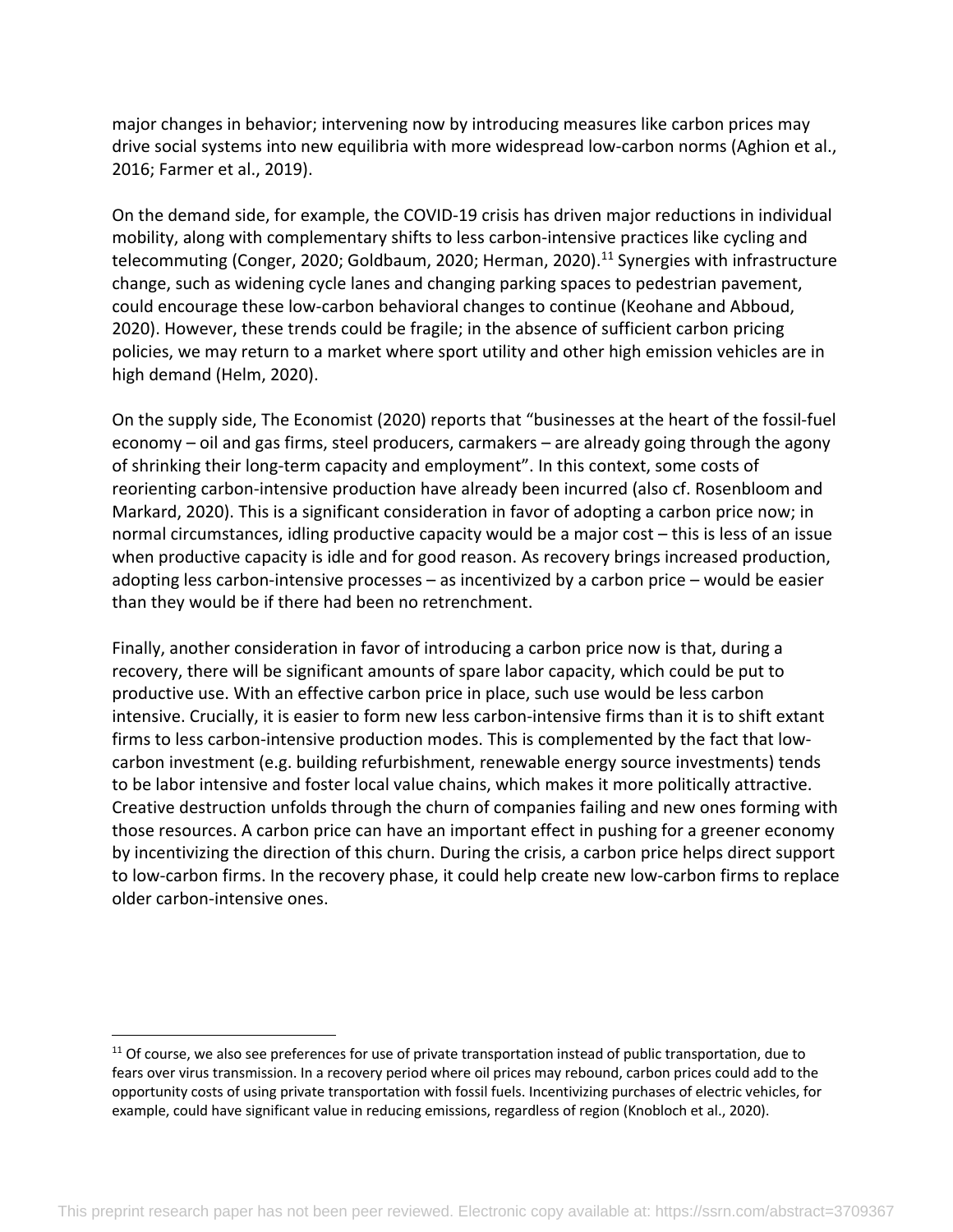# Conclusion

The COVID-19 crisis presents challenges, but also opportunities. In particular, the EU's Green Deal should be implemented in such a way that it boosts economic recovery while putting the EU on a low-carbon pathway. While such a policy is not on the horizon in the US under a Republican controlled administration, the US may well be still managing the COVID-19 crisis into a new administration.

The COVID-19 crisis teaches us to put policies in place to try to curb environmental risks before they strike. If these opportunities are missed and massive fiscal stimulus measures are targeted at carbon-intensive industries and consumer goods, we will experience more technological high-carbon lock-in for the next decade or decades. The introduction or strengthening of carbon pricing would, instead, help redirect the recovery towards a low carbon future. In the context of the limited timing we have available to green our production and consumption (Goulder, 2020), the COVID-19 crisis is, perhaps surprisingly, the ideal time to introduce carbon pricing more broadly to incentivize a more sustainable future.

# Acknowledgements

Thanks for comments and discussion from Mark Budolfson, Ewan Kingston, Maddalena Ferranna, Ulrike Kornek, Helen Mintz, Peter Singer and Rob Socolow. Thanks also to the editors and two anonymous reviewers.

### Disclosure statement

No potential conflict of interest was reported by the authors.

### ORCID

Kian Mintz-Woo https://orcid.org/0000-0002-9216-9561 Francis Dennig https://orcid.org/0000-0001-7362-1009 Thomas Schinko https://orcid.org/0000-0003-1156-7574

#### References

- Aghion, P., Dechezleprêtre, A., Hemous, D., Martin, R. & van Reenen, J. (2016). Carbon taxes, path dependency, and directed technical change: Evidence from the auto industry. *Journal of Political Economy 124*(1), 1–51. doi:10.1086/684581
- Akerlof, G. A., Aumann, R., Bailey, M., Baily, M., Bernanke, B., Boskin, M., Deaton, A., Diamond, P., Engle, R., Fama, E., Feldstein, M., Furman, J., Goolsbee, A., Greenspan, A., Hansen, L. P., Hart, O., Holmström, B., Hubbard, G., Kahneman, D., Krueger, A., Kydland, F., Lazear, E., Lucas, R., Mankiw, N. G., Maskin, E., McFadden, D., Merton, R., Myerson, R., Phelps, E., Romer, C., Rosen, H., Roth, A., Sargent, T., Scholes, M., Sen, A. K., Sharpe, W., Shiller, R., Shultz, G. P., Sims, C., Solow, R. M., Spence, M., Summers, L., Thaler, R. H., Tyson, L., Volcker, P. & Yellen, J. (2019). Economists' statement on carbon dividends. *Wall Street Journal* p. A13. January 17, 2019 edition.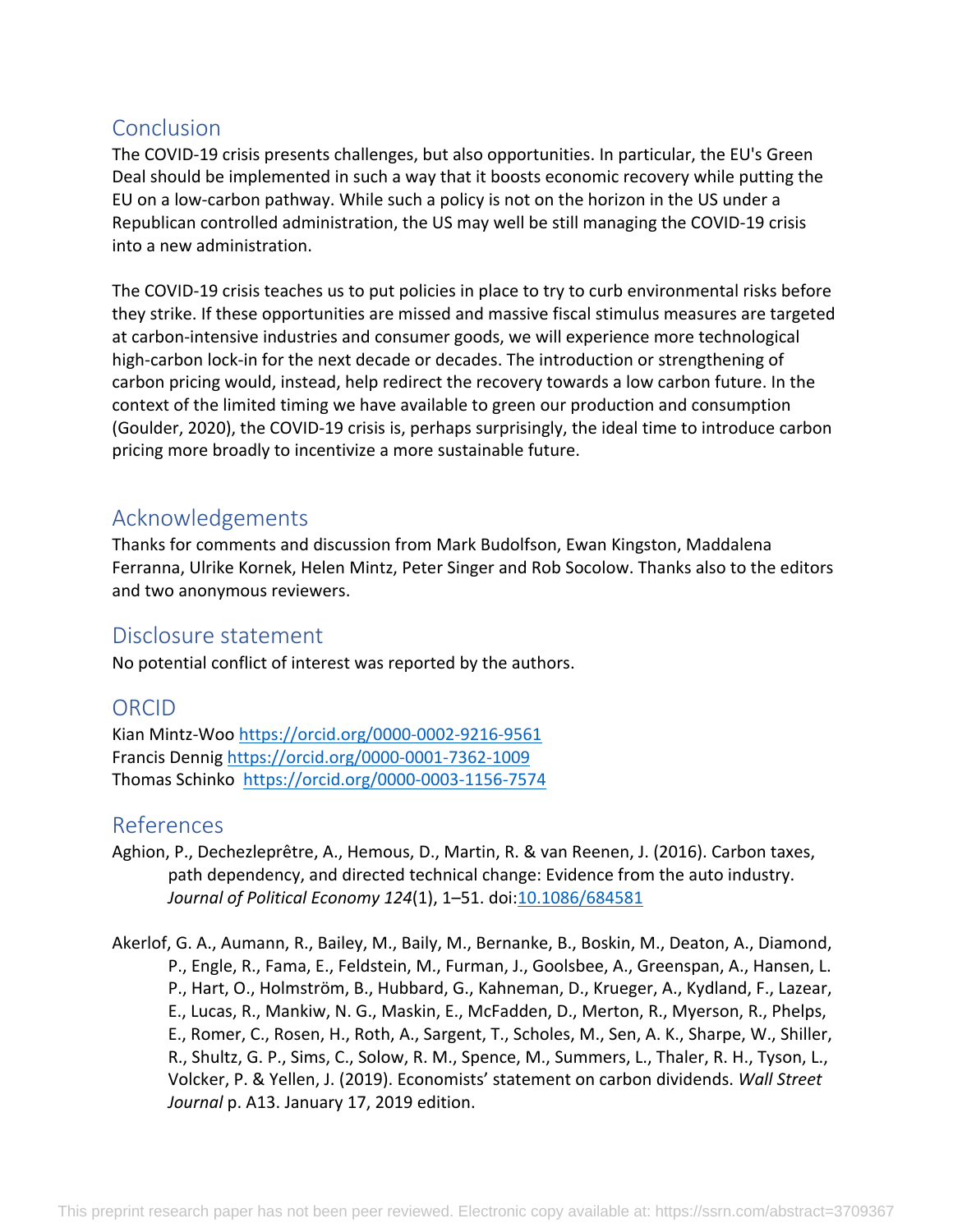- Andersson, J. J. (2019). Carbon taxes and CO<sub>2</sub> emissions: Sweden as a case study. American *Economic Journal: Economic Policy 11*(4), 1–30. doi:10.1257/pol.20170144
- Baker, J. A., Feldstein, M., Halstead, T., Mankiw, N. G., Paulson, H. M., Shultz, G. P., Stephenson, T. & Walton, R. (2017). *The Conservative Case for Carbon Dividends*. Climate Leadership Council: Washington, DC.
- Basri, M. C., Hanna, R. & Olken, B. A. (2020). Spend fossil-fuel subsidies on pandemic relief and the poor. *Project Syndicate*. Accessed May 19, 2020. URL: https://www.projectsyndicate.org/commentary/oil-price-collapse-enables-end-to-fuel-subsidies-by-mchatib-basri-et-al-2020-05
- Brunsden, J. & Fleming, S. (2020). How would Ursula von der Leyen's coronavirus recovery fund work? *Financial Times*. Accessed May 28, 2020. URL: https://www.ft.com/content/ebaa7dcd-b6f7-418f-802b-7a8dbc9668f1
- Carattini, S., Baranzini, A., Thalmann, P., Varone, F. & Vhringer, F. (2017). Green taxes in a post-Paris world: Are millions of nays inevitable? *Environmental and Resource Economics 68*(1), 97–128. doi:10.1007/s10640-017-0133-8
- Carattini, S., Carvalho, M. & Fankhauser, S. (2018). Overcoming public resistance to carbon taxes. *Wiley Interdisciplinary Reviews: Climate Change 9*(5), e531–26. doi:10.1002/wcc.531
- Chelminski, K. (2018). Fossil fuel subsidy reform in Indonesia. In J. Skovgaard & H. van Asselt (eds), *The Politics of Fossil Fuel Subsidies and their Reform* (pp. 193–211). Cambridge: Cambridge University Press.
- Conger, K. (2020). Facebook starts planning for permanent remote workers. *The New York Times* p. B1. May 22, 2020 edition.
- Cronin, J. A., Fullerton, D. & Sexton, S. (2019). Vertical and horizontal redistributions from a carbon tax and rebate. *Journal of the Association of Environmental and Resource Economists 6*(S1), S169–S208. doi:10.1086/701191
- Derviş, K. & Strauss, S. (2020). The carbon-tax opportunity. *Project Syndicate*. Accessed May 6, 2020. URL: https://www.project-syndicate.org/commentary/low-oil-prices-opportunityfor-carbon-tax-by-kemal-dervis-and-sebastian-strauss-2020-05
- Edgecliffe-Johnson, A. (2020). Global threats are reordering supply chains, says report. *Financial Times*. Accessed September 16, 2020. URL: https://www.ft.com/content/a4544767 f93d-48b0-bde4-ad8a582922ab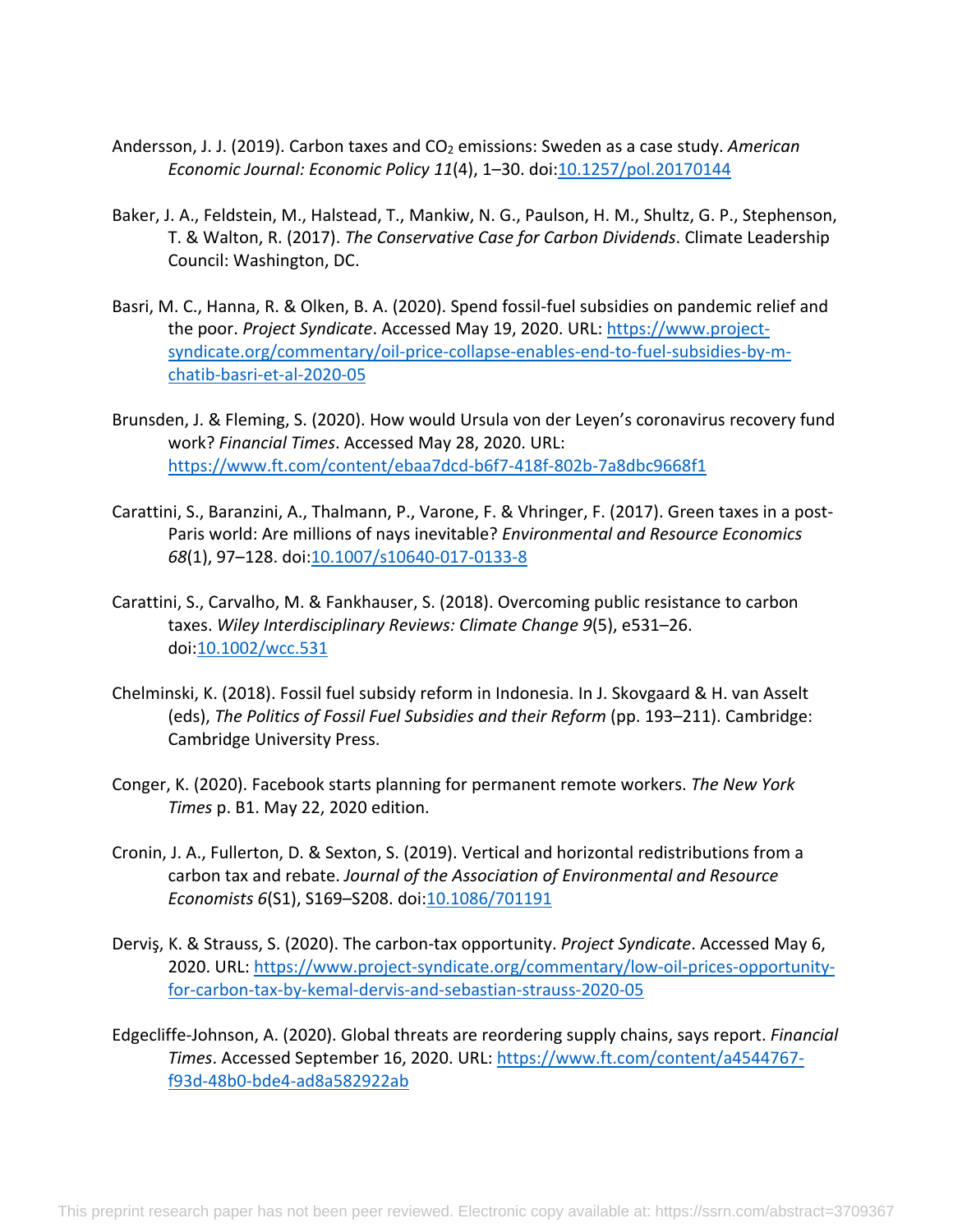- European Commission. (2019). European Green Deal: what role can taxation play? *European Commission – Taxation and Customs Union*. Accessed September 17, 2020. URL: https://ec.europa.eu/taxation\_customs/commission-priorities-2019-24/europeangreen-deal-what-role-can-taxation-play\_en
- Farmer, J. D., Hepburn, C., Ives, M. C., Hale, T., Wetzer, T., Mealy, P., Rafaty, R., Srivastav, S. & Way, R. (2019). Sensitive intervention points in the post-carbon transition. *Science 364*(6436), 132–134. doi: 10.1126/science.aaw7287 URL: https://science.sciencemag.org/content/364/6436/132.full
- Galbraith, E. & van den Bergh, J. (2020). Tax carbon to aid economic recovery. *Nature* 581(7808), 262–262. doi:10.1038/d41586-020-01500-8 URL: https://www.nature.com/articles/d41586-020-01500-8
- Giles, C. & Harding, R. (2020). Richest nations face \$17tn government debt burden from coronavirus. *Financial Times*. Accessed May 24, 2020. URL: https://www.ft.com/content/66164bbc-40c7-4d91-a318-a0b4dbe4193e
- Goldbaum, C. (2020). Thinking of buying a bike? Get ready for a very long wait. *The New York Times* p. A12. May 22, 2020 edition.
- Goulder, L. H. (2020). Timing Is everything: How economists can better address the urgency of stronger climate policy. *Review of Environmental Economics and Policy 14*(1), 143–156. doi: 10.1093/reep/rez014 URL: https://academic.oup.com/reep/article/14/1/143/5695767
- Green, F. & Gambhir, A. (2020). Transitional assistance policies for just, equitable and smooth low-carbon transitions: Who, what and how? *Climate Policy 20*(8), 902–921. doi: 10.1080/14693062.2019.1657379
- Haites, E. (2018). Carbon taxes and greenhouse gas emissions trading systems: what have we learned? *Climate Policy*, *18*(8), 955–966. doi:10.1080/14693062.2018.1492897
- Harrison, K. (2012). A tale of two taxes: The fate of environmental tax reform in Canada. *Review of Policy Research 29*(3), 383–407. doi:10.1111/j.1541-1338.2012.00565.x
- Helm, D. (2020). The environmental impacts of the coronavirus. *Environmental and Resource Economics 76*(1), 21–38. doi:10.1007/s10640-020-00426-z
- Hepburn, C., O'Callaghan, B., Stern, N., Stiglitz, J. E. & Zenghelis, D. (2020). Will COVID-19 fiscal recovery packages accelerate or retard progress on climate change? *Oxford Review of Economic Policy*. doi:10.1093/oxrep/graa015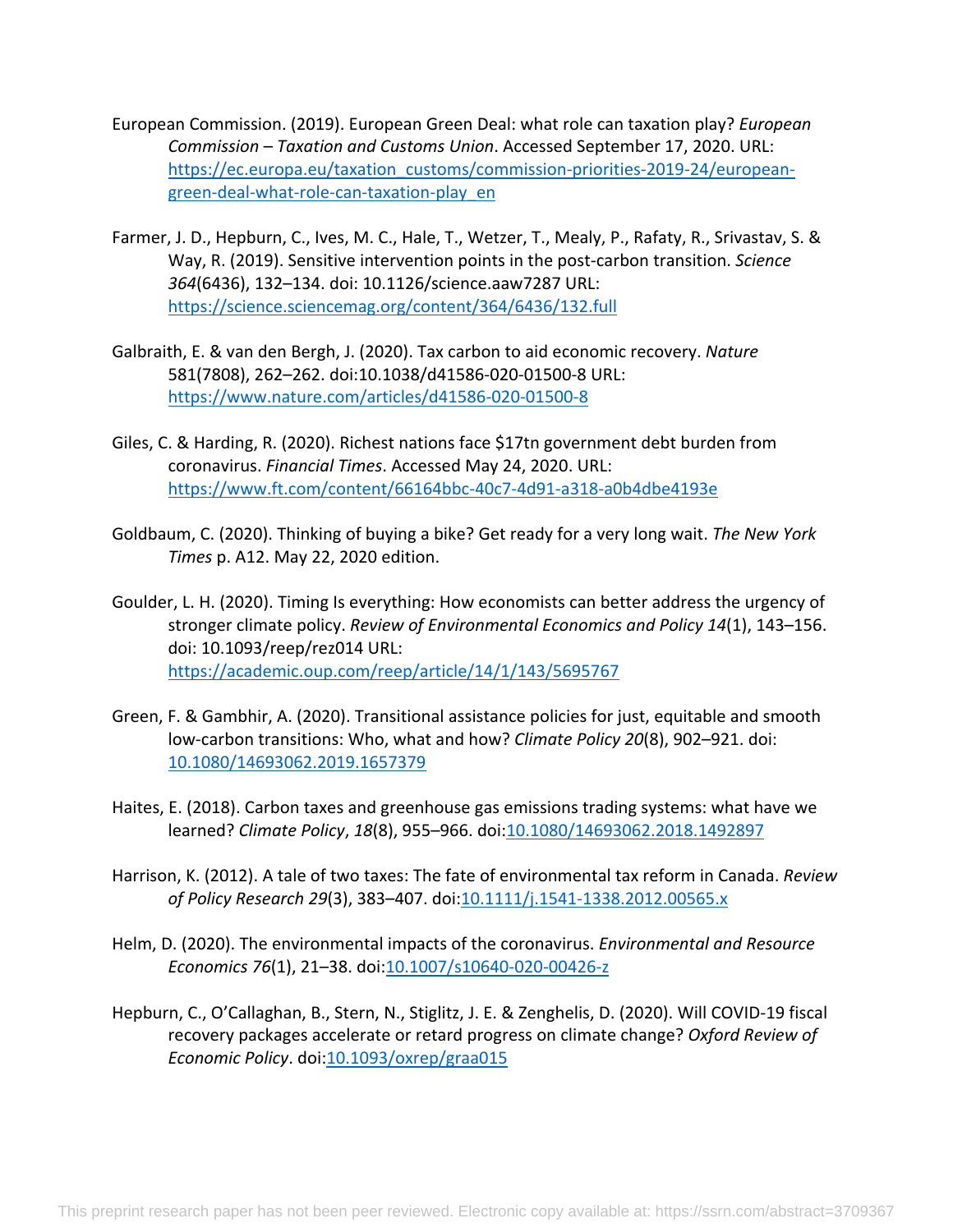- Herman, M. (2020). Fourteen million Britons ready to get on their bikes. *Reuters*. Accessed May 17, 2020. URL: https://www.reuters.com/article/us-health-coronavirus-britaincycling/fourteen-million-britons-ready-to-get-on-their-bikes-idUSKBN22T0G1
- International Energy Agency (2020). *Global Energy Review 2020*. Accessed May 29, 2020. URL: https://www.iea.org/reports/global-energy-review-2020
- IPCC (2018). Summary for policymakers. In J. Masson-Delmotte, V., P. Zhai, H.-O. Pörtner, D. Roberts, J. Skea, P.R. Shukla, A. Pirani, W. Moufouma-Okia, C. Péan, R. Pidcock, S. Connors, J.B.R. Matthews, Y. Chen, X. Zhou, M.I. Gomis, E. Lonnoy, T. Maycock, M. Tignor & T. Waterfield (Eds.), *Global Warming of 1.5°C. An IPCC Special Report on the impacts of global warming of 1.5°C above pre-industrial levels and related global greenhouse gas emission pathways, in the context of strengthening the global response to the threat of climate change, sustainable development, and efforts to eradicate poverty*.
- Ipsos MORI (2020). *How do Great Britain and the world view climate change and Covid-19?* Technical report. Accessed August 20, 2020. URL: https://www.ipsos.com/sites/default/files/ct/news/documents/2020-04/earth day slide deck.pdf
- Keohane, D. & Abboud, L. (2020). Cycling lanes, wider pavements: How EU cities rethink public transport. *Financial Times*. Accessed May 6, 2020. URL: https://www.ft.com/content/09f183f3-57d9-45b6-bf75-d4e43390f467
- Klenert, D., Mattauch, L., Combet, E., Edenhofer, O., Hepburn, C., Rafaty, R. & Stern, N. (2018). Making carbon pricing work for citizens. *Nature Climate Change 8*(8), 669–677. doi:10.1038/s41558-018-0201-2 URL: https://www.nature.com/articles/s41558-018- 0201-2
- Knobloch, F., Hanssen, S. V., Lam, A., Pollitt, H., Salas, P., Chewpreecha, U., Huijbregts, M. A. J. & Mercure, J. F. (2020). Net emission reductions from electric cars and heat pumps in 59 world regions over time. *Nature Sustainability 5*, 179–11. doi:10.1038/s41893-020- 0488-7 URL: https://www.nature.com/articles/s41893-020-0488-7
- Krauss, C. (2020). Oil giants agree to limit output, cooling tensions. *The New York Times* p. A1. April 13, 2020 edition.
- Labandeira, X., Labeaga, J. M. & López-Otero, X. (2017). A meta-analysis on the price elasticity of energy demand. *Energy Policy 102*, 549–568. doi:10.1016/j.enpol.2017.01.002 URL: https://linkinghub.elsevier.com/retrieve/pii/S0301421517300022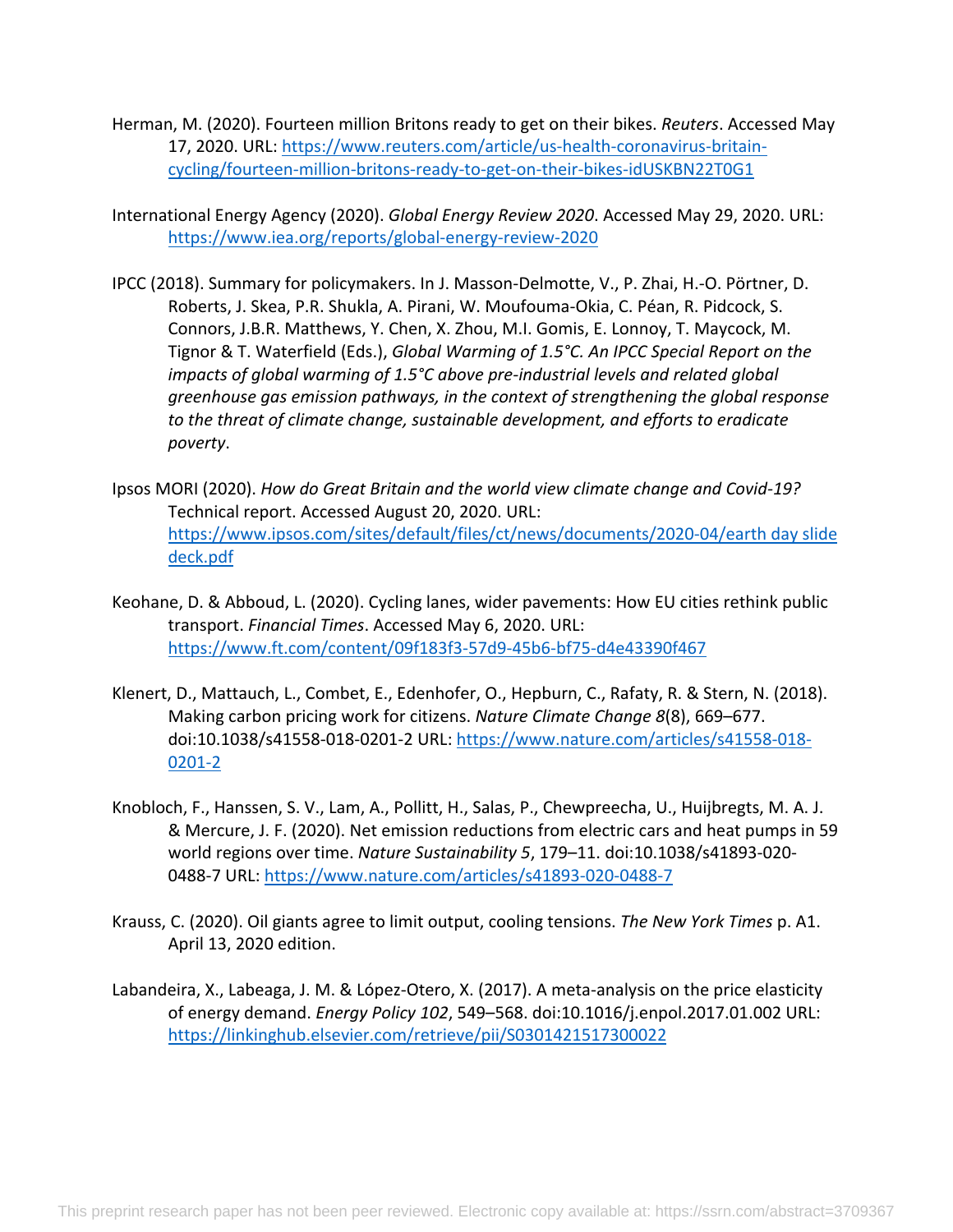- Maestre-Andrés, S., Drews, S. & van den Bergh, J. (2019). Perceived fairness and public acceptability of carbon pricing: A review of the literature. *Climate Policy 19*(9), 1186– 1204. doi:10.1080/14693062.2019.1639490
- Malliet, P., Reynès, F., Landa, G., Hamdi-Cherif, M. & Saussay, A. (2020). Assessing short-term and long-term economic and environmental effects of the COVID-19 crisis in France. *Environmental and Resource Economics 76*(4), 867–883. doi:10.1007/s10640-020- 00488-z
- Mathur, A. & Morris, A. C. (2014). Distributional effects of a carbon tax in broader U.S. fiscal reform. *Energy Policy 66*(C), 326–334. doi:10.1016/j.enpol.2013.11.047
- McKinsey (2020). *Risk, resilience, and rebalancing in global value chains*. Technical Report. Accessed September 16, 2020. https://www.mckinsey.com/businessfunctions/operations/our-insights/risk-resilience-and-rebalancing-in-global-value-chains
- Moerenhout, T. S. H. (2018). Reforming Egypt's fossil fuel subsidies in the context of a changing social contract. In J. Skovgaard & H. van Asselt (Eds.), *The Politics of Fossil Fuel Subsidies and their Reform* (pp. 265–282). Cambridge: Cambridge University Press.
- Narassimhan, E., Gallagher, K. S., Koester, S. & Alejo, J. R. (2018). Carbon pricing in practice: A review of existing emissions trading systems. *Climate Policy 18*(8), 967–991. doi:10.1080/14693062.2018.1467827
- Pizer, W. A. & Sexton, S. (2019). The distributional impacts of energy taxes. *Review of Environmental Economics and Policy 13*(1), 104–123. doi: 10.1093/reep/rey021 URL: https://academic.oup.com/reep/article/13/1/104/5304823
- Rabe, B. G. (2018). *Can We Price Carbon?* Cambridge, Mass: MIT Press.
- Raval, A., Sheppard, D. & Khalaf, R. (2020). BP warns of oil demand peak by early 2020s. *Financial Times*. Accessed September 15, 2020. URL: https://www.ft.com/content/7a6d5cb2-0e7e-4ea5-8662-5ac75c4c0694
- Rogoff, K. (2020). The uncertainty pandemic. *Project Syndicate*. Accessed September 16, 2020. URL: https://www.project-syndicate.org/commentary/covid19-uncertainty-growthemployment-politics-by-kenneth-rogoff-2020-09
- Rosenbloom, D. & Markard, J. (2020). A COVID-19 recovery for climate. *Science 368*(6490), 447– 447. doi:10.1126/science.abc4887
- Sayegh, A. G. (2019). Pricing carbon for climate justice. *Ethics, Policy & Environment 22*(2), 109– 130. doi:10.1080/21550085.2019.1625532